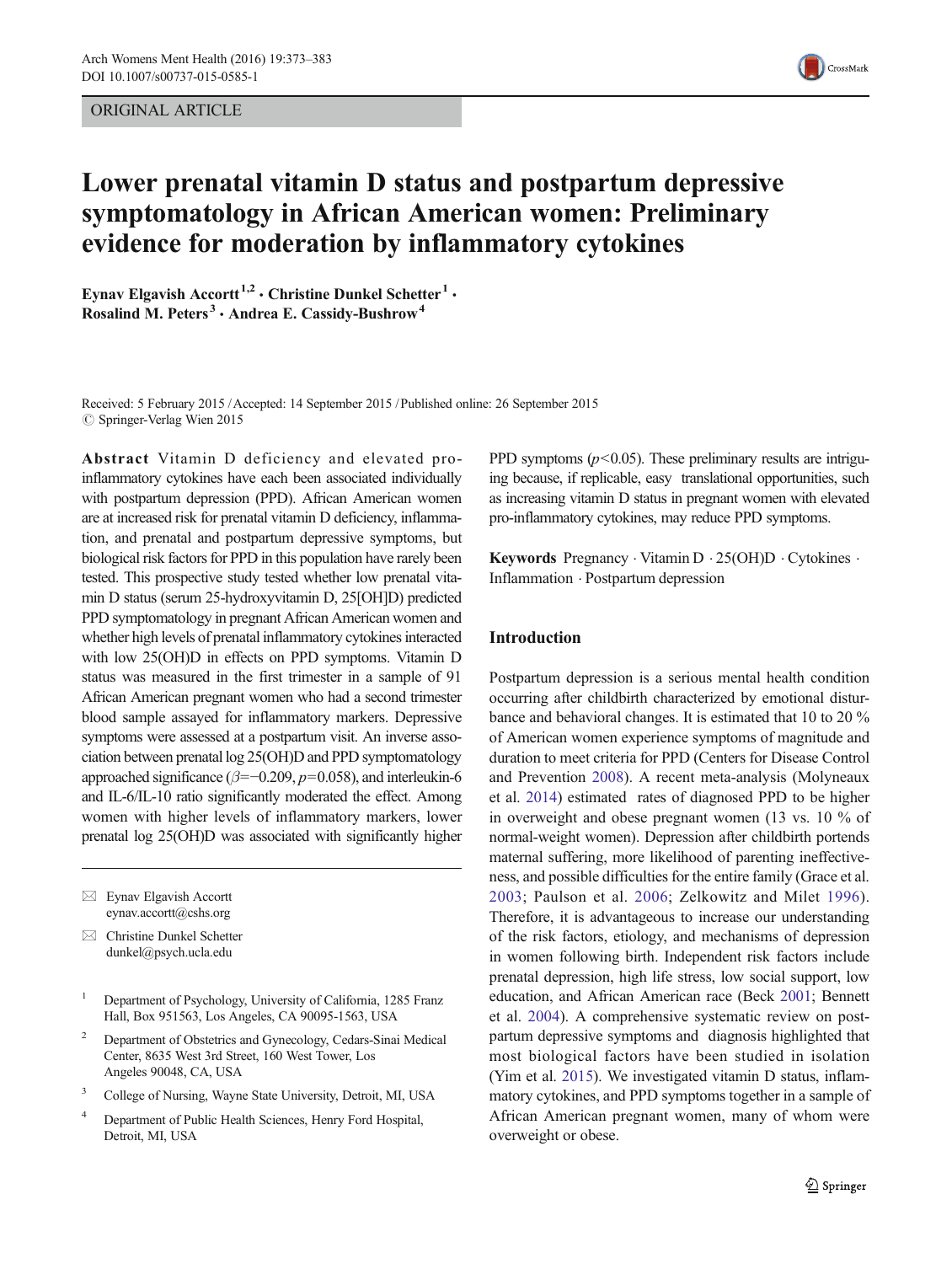Vitamin D is a unique neurosteroid hormone required for normal brain homeostasis and development. Vitamin  $D_3$  is produced in the skin when exposed to the sun's ultraviolet rays and is also absorbed from various food sources, such as oily fish (Zhang and Naughton  $2010$ ).<sup>1</sup> Low levels of vitamin D have also been associated with several mental disorders including depression (McCann and Ames [2008](#page-9-0)). According to a recent meta-analysis of 31,424 males and females, vitamin D was inversely associated with depression (Anglin et al. [2013\)](#page-8-0); however, none of the included studies were on pregnancy or the postpartum. In a prospective study of 796 women, a negative association was found between prenatal vitamin D levels at 18 weeks gestation and PPD symptoms (Robinson et al. [2014;](#page-9-0) see also Murphy et al. [2010\)](#page-9-0). Another recent prospective study reported that lower maternal 25(OH)D3 levels in the second trimester of pregnancy were associated with higher levels of PPD symptoms at 1 week, 6 weeks, and 6 months postpartum (Gur et al. [2014\)](#page-9-0). Cross-sectional studies have also been published in support of these prospective ones (Brandenbarg et al. [2012;](#page-8-0) Cassidy-Bushrow et al. [2012a](#page-8-0)). Thus, the larger literature on low vitamin D levels and depression has been extended into pregnancy and postpartum. To our knowledge, no studies have investigated the combined effects of prenatal vitamin D status and inflammatory markers on PPD symptoms in any ethnic group.

A complex and incompletely understood relationship between vitamin D and the immune system has been described (Arora and Hobel [2010](#page-8-0); Liu et al. [2006;](#page-9-0) McCann and Ames [2008\)](#page-9-0). Expression of the vitamin D receptor has been detected on a variety of immune cells including monocytes, T lymphocytes, dendritic cells, and macrophages (Veldman et al. [2000\)](#page-10-0). Vitamin D is beneficial, acting as an influential immune moderator of both the adaptive and innate immune systems through its ability to alter cytokine secretion (Adams and Hewison [2008](#page-7-0); Van Etten and Mathieu [2005](#page-10-0)), and acts as a regulator of cell signaling pathways via its effect on toll-like receptor expression and function (Liu et al. [2006](#page-9-0); Thota et al. [2012;](#page-9-0) Van Etten and Mathieu [2005](#page-10-0); Zhang et al. [2012\)](#page-10-0). In pregnancy, vitamin D regulates placental development and function and promotes tolerance of the fetus (Arora and Hobel [2010](#page-8-0)) and vitamin D deficiency has been associated with neonatal and birth outcomes (Aghajafari et al. [2011,](#page-7-0) [2013;](#page-7-0) Wei et al. [2013](#page-10-0); Theodoratou et al. [2014\)](#page-9-0). Further, early pregnancy vitamin D is inversely associated with inflammatory cytokines in mid-pregnancy (Bobbitt et al. [2014\)](#page-8-0). High vitamin D status might also be a protective factor in the link between pro-inflammatory cytokines and depression. Numerous research studies have demonstrated a strong positive association between inflammation and depression (e.g., Dantzer et al. [2008](#page-8-0); Howren et al. [2009;](#page-9-0) Miller et al. [2009\)](#page-9-0), as well as an emerging body of research on the role of stress, inflammation, and depression in perinatal health (Christian [2012;](#page-8-0) Coussons-Read [2012](#page-8-0)). The role of vitamin D status in this set of processes is unknown.

Inflammation is of interest in pregnancy because of the physiological changes that occur during normal gestation. At the uterine level, early pregnancy (implantation) and late pregnancy when approaching delivery are pro-inflammatory states, whereas mid-pregnancy is an anti-inflammatory state (Mor et al. [2011](#page-9-0)). Recent studies have longitudinally profiled inflammatory markers throughout the perinatal period. Interleukin-6 (IL-6), for example, increased slightly over gestation in a racially diverse sample of 57 healthy pregnant women with a significant postpartum increase (Christian and Porter [2014](#page-8-0)). Blackmore and colleagues [\(2014\)](#page-8-0) studied women at 4 time points in pregnancy and postpartum. They reported elevations in serum pro-inflammatory markers in African American compared to non-African American women, but when controlling for BMI, the effect of race on IL-6 levels was no longer significant. Furthermore, neither IL-6 nor TNF- $\alpha$  were associated with depression (Blackmore et al. [2014\)](#page-8-0).

Significant associations between perinatal depression and inflammation have been reported in several studies. For example, depression was associated with inflammation during pregnancy in three studies (Cassidy-Bushrow et al. [2012b;](#page-8-0) Christian et al. [2009;](#page-8-0) Coussons-Read et al. [2007\)](#page-8-0), and inflammation in the postpartum period was associated with PPD in three more studies (e.g., Boufidou et al. [2009;](#page-8-0) Corwin and Pajer [2008;](#page-8-0) Maes et al. [2000\)](#page-9-0), although not in two other studies (Okun et al. [2011](#page-9-0); Skalkidou et al. [2009](#page-9-0)). Moreover, prenatal depression consistently predicts PPD (Bennett et al. [2004\)](#page-8-0). Nonetheless, some experts feel firm conclusions cannot be made about the role of inflammatory processes in perinatal depression as yet (Osborne and Monk [2013](#page-9-0)). Firm conclusions are complicated by use of a broad range of tools for mood assessment, different cutoff points, measurement of different cytokines, and racially and socioeconomically homogenous samples.

African American women appear to have among the highest rates of prenatal and postpartum depression compared to other racial groups in the USA (Howell et al. [2006](#page-9-0); Orr et al. [2006;](#page-9-0) Segre et al. [2006](#page-9-0)). They are also at increased risk for vitamin D deficiency (Nassar et al. [2011](#page-9-0)) because darker skin limits synthesis of vitamin D and due to lower intake of supplemental vitamin D (Bodnar and Simhan [2010\)](#page-8-0). Furthermore, higher levels of inflammatory markers have been documented in African American men and women (Deverts et al. [2010](#page-8-0)) and in both non-pregnant and pregnant African American women in a stress reactivity study (Christian et al. [2013\)](#page-8-0). Thus, data on African American

 $1$  Approximately 0.5 MED of UVB radiation would be absorbed after an average of 5 to 10 min of exposure of the arms and legs to direct sunlight depending on the time of day, season, latitude, and skin sensitivity (Zhang and Naughton [2010\)](#page-10-0).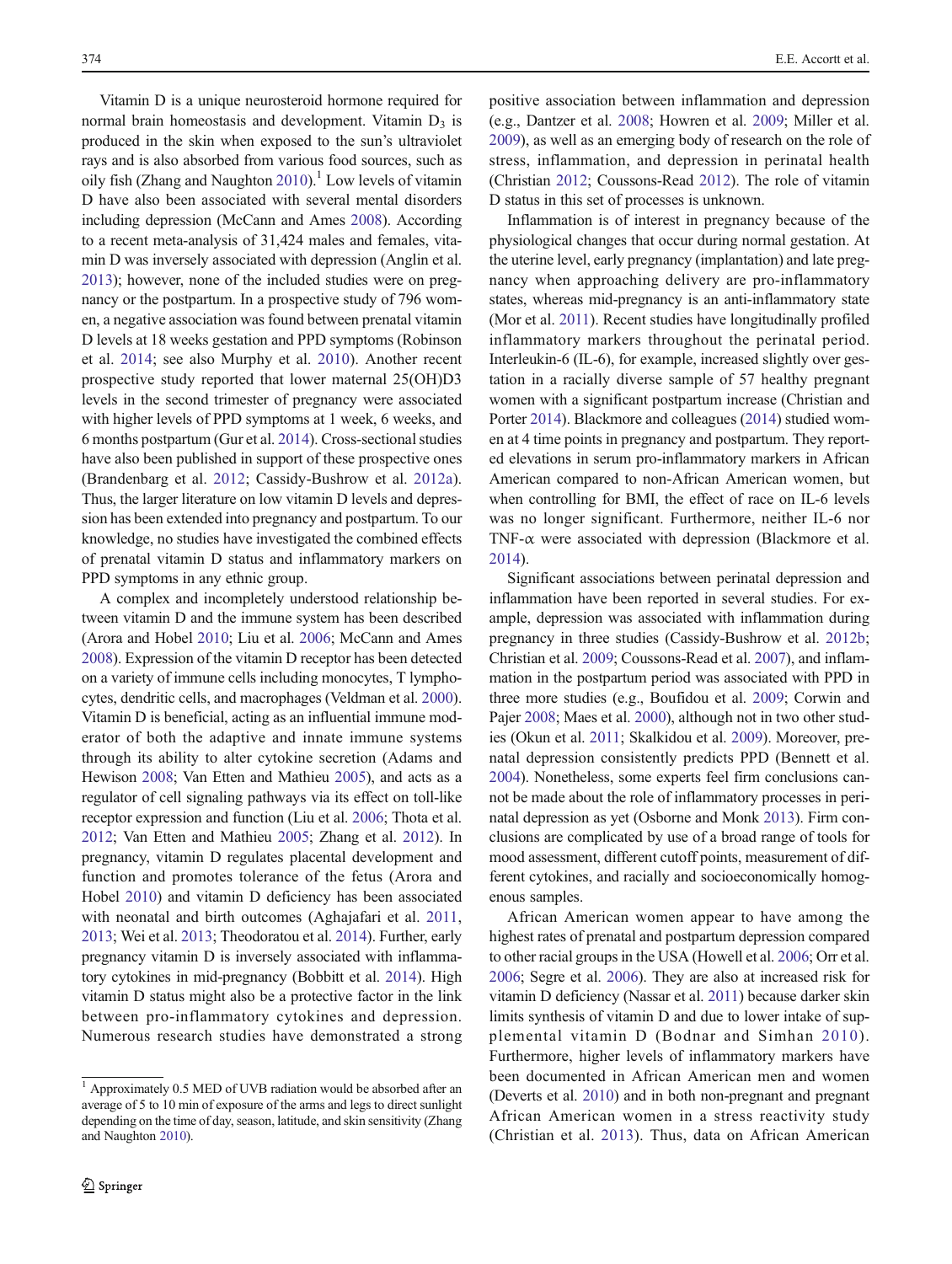women in pregnancy and postpartum is well suited to our research questions.

The purpose of this study was to examine associations prospectively between prenatal vitamin D status and postpartum depressive symptomatology in a sample of African American women. We hypothesized that in pregnant women with higher prenatal inflammatory markers there would be a stronger negative association of prenatal 25(OH)D, and postpartum depressive symptoms as compared to those with lower inflammation, and this association would remain after controlling for BMI.

# **Methods**

#### Participants and procedures

We analyzed prospective data obtained during pregnancy and the postpartum from a previous study to test our study hypotheses (see Cassidy-Bushrow et al. [2012a](#page-8-0), [b](#page-8-0) for methodological details). The study population consisted of pregnant women who were patients in the Henry Ford Health System (HFHS), in Detroit MI. Potential participants were identified by accessing patient appointment lists in the electronic medical record (EMR) of nine HFHS obstetrics and gynecology (OB/ GYN) clinics. Clinics were chosen based on the likelihood that they would have a large number of African American patients of varying socioeconomic status. African American women, aged 18–44 years, in the second trimester of pregnancy (13–28 weeks gestation based on self-reported last menstrual period [LMP] or expected delivery date [EDD] defined by ultrasound) were identified as potential participants. Trained interviewers arranged to meet women at an upcoming clinic appointment. Recruitment spanned February 2009 to June 2010. A total of 203 women completed the prenatal study visit. Eleven women were unable to complete the entire prenatal study visit in person. In addition, three women with very morbid obesity (BMI>60 kg/m<sup>2</sup>) were excluded.

For the current study on postpartum depression, we excluded two women with  $\geq 1$  inflammatory biomarkers exceeding  $\pm 3$  standard deviations from the mean for comparability with a prior study (Christian et al. [2009](#page-8-0)). Following written consent, eligible women provided self-reported demographic information, and a 10-ml blood sample was obtained during the second trimester research visit (13– 28 weeks gestation). The final analytic sample consisted of 91 women with a first trimester 25(OH)D measurement, second trimester measure of inflammatory markers, and who had a postpartum visit during which the depression screening was completed ( $N=98$  did not return for postpartum visit). The study protocol was approved by the Institutional Review Boards at the respective institutions.

#### Vitamin D status

Serum 25-OHD is considered the best measure of overall vitamin D nutrition status and the most useful clinically. As part of routine obstetrical care, vitamin D status (serum 25-OHD) was measured during the first prenatal care visit  $(M=9.7\pm$ 3.7 weeks gestation). Serum samples were assayed using a competitive chemiluminescence immunoassay platform (Rao [1999\)](#page-9-0), similar to other reported methods (Ersfeld et al. [2004;](#page-8-0) Hollis [2008\)](#page-9-0). Serum 25-OHD level was used as a continuous variable in all regression analyses.

#### Inflammatory biomarkers

All assays were performed in serum collected from women during the second trimester research visit (stored at −80 °C), which was scheduled around a pre-existing obstetrics visit  $(M=21.3\pm3.8$  weeks gestation). Time of day for the blood draw therefore varied, and women did not fast beforehand. High-sensitivity C-reactive protein (hs-CRP) was measured by enzyme immunoassay as per the manufacturer's instructions (BioCheck, Inc., Foster City, CA, USA) and concentrations (mg/l) calculated from a standard curve. The limit of detection (LOD) is 0.1 mg/l. Interleukins, IL-1β, IL-6, IL-10, and TNF- $\alpha$  concentrations (pg/ml) were assayed on a Bio-Plex 200 System using Bio-Plex Pro Cytokine Assay custom 4-plex kits (Bio-Rad, Hercules, CA, USA). LOD for these cytokines are 0.6, 2.6, 0.3, and 6.0 pg/ml. Results are reported only for inflammatory markers with <20 % of the sample outside of the LOD (J. Carroll personal communication; Breen et al. [2011](#page-8-0)). Therefore, results for IL-6, IL-10, and hs-CRP are reported and those for TNF- $\alpha$  (54 % sample below LOD) and IL-1β (42 % sample below LOD) are not.

The link between depression and inflammatory disorders may be partially explained by a disruption of the immuneregulatory balance between pro- and anti-inflammatory cytokines (e.g., IL-6 and IL-10, respectively). In addition to their absolute concentrations, the relative concentrations of pro- to anti-inflammatory cytokines may provide a useful index of the net inflammatory milieu and of immune dysregulation (Dhabhar et al. [2009](#page-8-0)). After confirming that IL-6 and IL-10 were not significantly associated  $(r=0.1; p=0.174)$ , we calculated the IL-6/IL-10 ratio and hypothesized that this ratio as well as IL-6 (but not IL-10 alone) would moderate the association between prenatal 25(OH)D and PPD symptomatology.

### Postpartum depressive symptoms

The Edinburgh Postnatal Depression Scale (EPDS; (Cox et al. [1987\)](#page-8-0)) is a 10-item scale that assesses the cognitive and affective components of depressive symptomatology, while excluding somatic symptoms specific to postpartum. The EPDS has been validated for use in pregnant and postpartum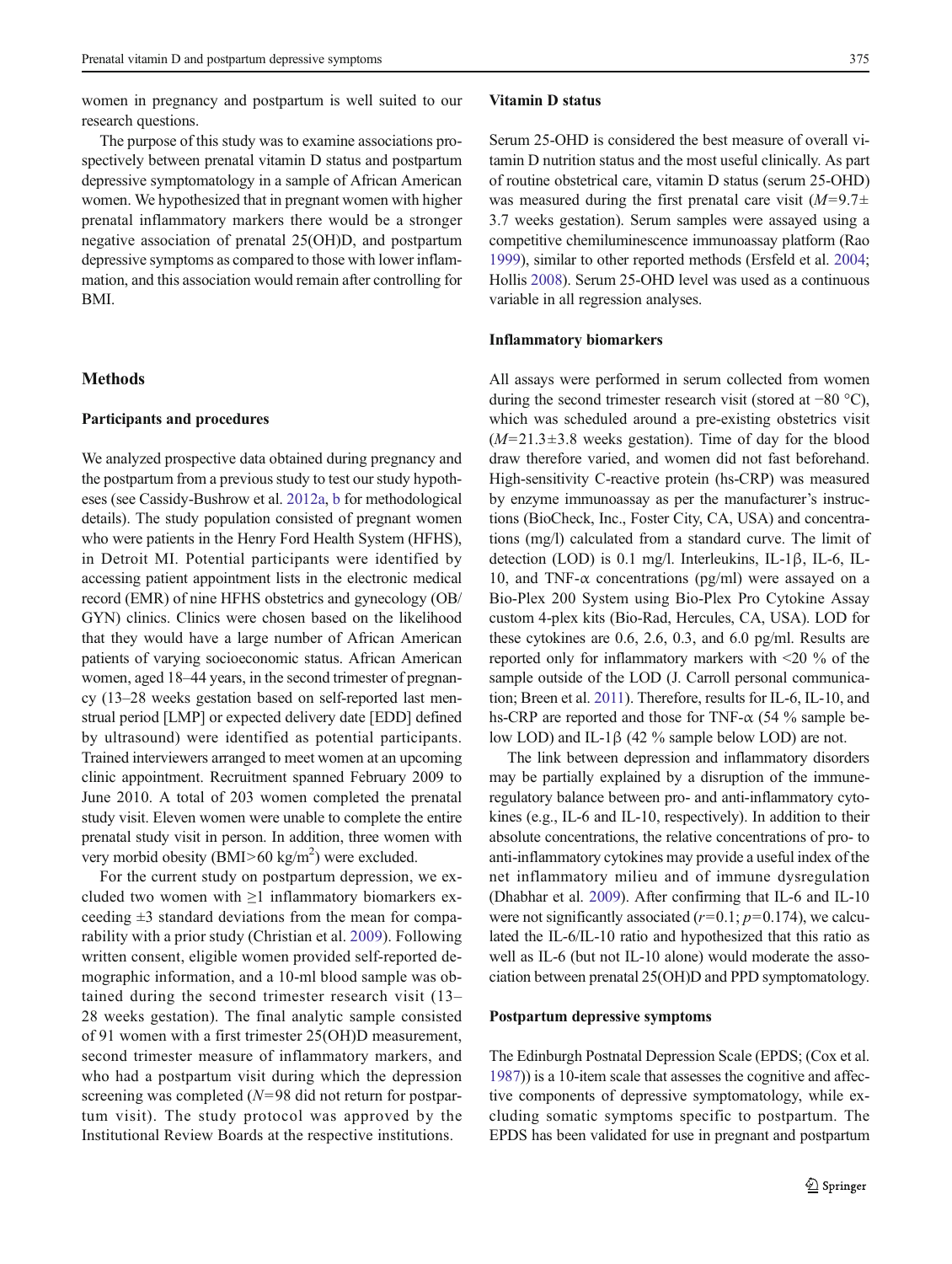<span id="page-3-0"></span>women and the sensitivity and specificity was 86 and 78 %, respectively (Cox et al. [1987](#page-8-0)). The EPDS was administered to assess depressive symptoms during routine postpartum visits, which are typically scheduled 4–6 weeks post-delivery  $(M=4.5\pm1.8$  weeks). EPDS scores were available electronically from medical records with participant consent. The EPDS score was used as a continuous variable in all regression analyses.

# **Covariates**

Participants reported date of birth, marital status, education, employment status, and cigarette smoking at the second trimester research visit. Pre-pregnancy height and weight were self-reported, and pre-pregnancy body mass index (BMI) calculated as weight (kg)/height  $(m<sup>2</sup>)$ . They also reported prenatal depressive symptoms using the 20-item Center for Epidemiologic Studies Depression Scale (CES-D; (Radloff [1977\)](#page-9-0)). The prenatal CES-D score was used as a continuous variable in all regression analyses. A history of self-reported prior depressive illness (prior to pregnancy) was abstracted from the OB intake form within the electronic medical record. Additional medical variables (Table 1) for descriptive purposes were abstracted from the electronic medical record.

#### Statistical analysis

We used standard statistical software programs (SPSS 20.0 & STATA 14 ) to conduct all analyses, statistical significance was defined as  $p<0.05$ , and marginal effects were interpreted at  $0.05 < p < 0.10$ . Descriptive statistics were calculated to characterize participants. Linear regression models were fitted to estimate associations between prenatal 25(OH)D (ng/ml), inflammatory markers, and postpartum depressive symptoms. Models were adjusted for demographic and medical variables (see tables for details). To reduce non-normality in vitamin D status, values were log transformed and are referred to as log (25-OHD) or log vitamin D status. To examine moderation by inflammatory markers, interaction terms were created combining log vitamin D status with hs-CRP, inflammatory markers IL-6 and IL-10 (log transformed to reduce non-normality), as well as the calculated IL-6/IL-10 ratio.

# **Results**

# Demographic characteristics

#### Table 1 Descriptive characteristics for sample

|                                                 | Total sample $(N=91)$ |
|-------------------------------------------------|-----------------------|
| Demographic variables                           |                       |
| Maternal age (years)                            | $26 \pm 6$            |
| Married                                         | 23 (25 %)             |
| $\geq$ High school diploma                      | 53 (58 %)             |
| Currently employed                              | 57 (63 %)             |
| Annual income $(S)^a$                           | $$36,623 \pm 34,609$  |
| Medical variables                               |                       |
| History of chronic hypertension                 | 4 (4 $\frac{9}{0}$ )  |
| History of preterm birth                        | $8(9\%)$              |
| Preterm birth in this pregnancy <sup>b</sup>    | 6(7%)                 |
| Low birth weight in this pregnancy <sup>b</sup> | 7(8%)                 |
| Nulliparous <sup>c</sup>                        | 43 (47 %)             |
| Smoking in this pregnancy                       | $2(2\%)$              |
| Pre-pregnancy BMI $(kg/m2)$                     | $29 \pm 8$            |
| Psychological variables                         |                       |
| Prenatal CES-D                                  | $16.1 \pm 11$         |
| History of depression                           | 6(7%)                 |
| <b>EPDS</b>                                     | $5.20 \pm 4.95$       |
| Vitamin D variables                             |                       |
| Vitamin D season:                               |                       |
| April–December                                  | 55 (60 %)             |
| January-March                                   | 36 $(40\%$            |
| Vitamin D status ng/ml                          | $13.2 \pm 9.4$        |
| Vitamin $D \leq 20$ ng/ml <sup>d</sup>          | 77 (85 %)             |
| Inflammatory cytokines                          |                       |
| IL-6 $(pg/ml)^e$                                | $4.0 \pm 2.1$         |
| IL-10 $(pg/ml)$                                 | $2.0 \pm 0.5$         |
| $IL-6/IL-10$                                    | $2.1 \pm 1.1$         |
| hs-CRP (pg/ml)                                  | $4.6 \pm 3.0$         |
|                                                 |                       |

Data are  $N$  (%) or mean $\pm$ standard deviation

EPDS Edinburgh Postnatal Depression Scale, CES-D Center for Epidemiologic Studies Depression Scale

a Income data for 79 women

<sup>b</sup> Birth outcomes for 90 women

c Defined as no previous pregnancy lasting at least 6 months

<sup>d</sup> Inadequate or deficient vitamin D (Institute of Medicine [2011\)](#page-9-0)

<sup>e</sup> 18 women with inflammatory biomarker IL-6<LOD (19.8 % were set to the mid-point between 0 and LOD (Alper et al. [2010](#page-8-0))

depression (7 %), history of hypertension (9 %), or history of preterm birth (9 %). A total of 6 of the 91 women delivered babies before 37 weeks of gestation (7 % preterm birth). Many women were overweight (N=24, BMI 25–30) or obese  $(N=34, BMI > 30)$ ; average BMI was 29.2 (SD=8.2). The majority did not smoke during this pregnancy (98 %).

We compared the 91 women in the analytic sample to the 85 women with 2nd trimester vitamin D and inflammation data but no postpartum EPDS score. There were no significant differences in any of the key variables: maternal age, 2nd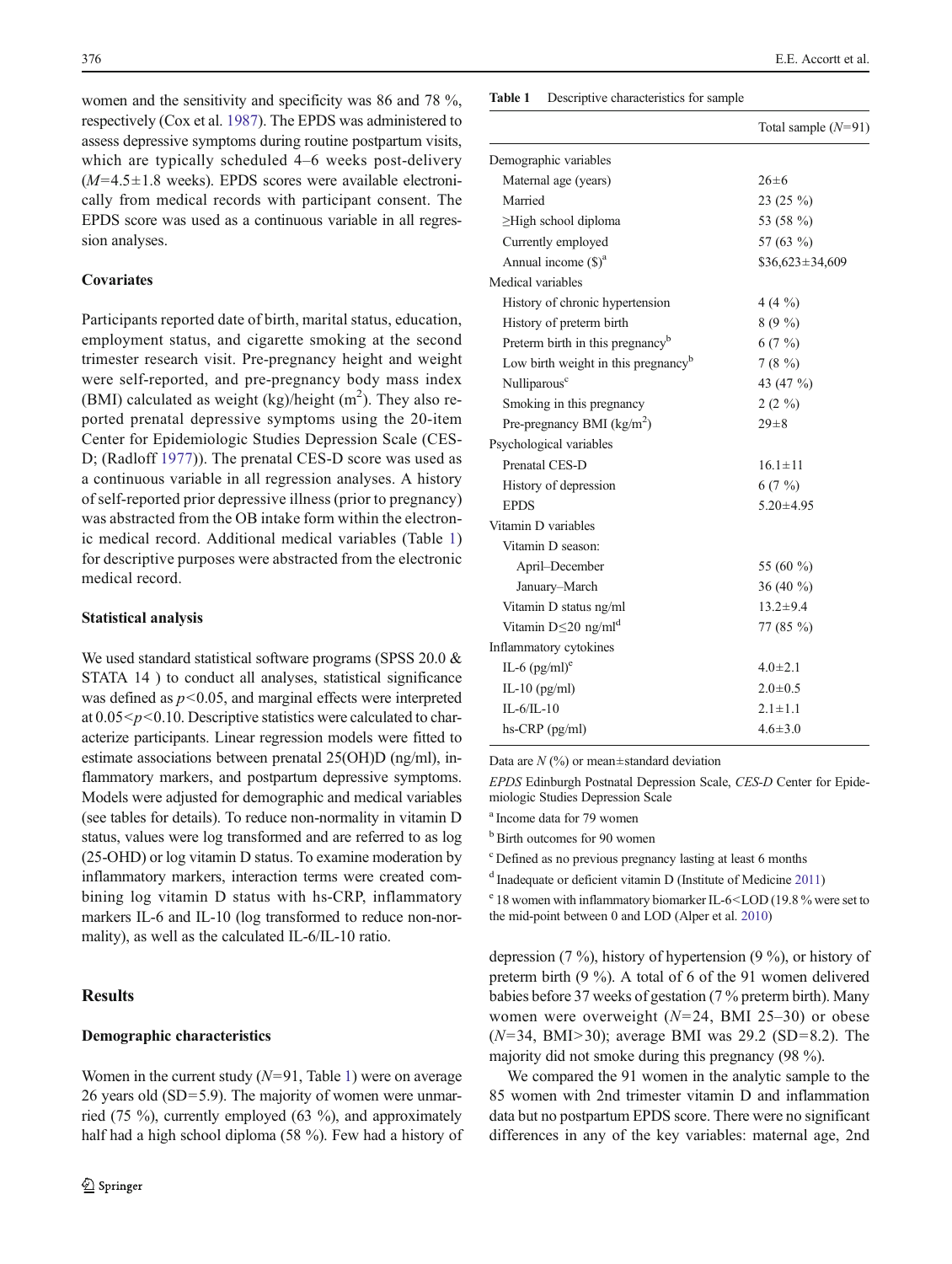trimester CESD score, rate of preterm birth or levels of 25- OHD, hs-CRP, IL-6, or IL-10 (all  $p > 0.05$ ).

#### Sample characteristics on vitamin D status

Sixty percent had their vitamin D status measured during April–December whereas 40 % had vitamin D levels measured during January–March. The average level of 25(OH)D in the sample was 13.2 ng/ml (SD=9.4), and 85 % ( $N=77$ ) met criteria for vitamin D inadequacy or deficiency (vitamin D≤20 ng/ml) by the standard cutoff (Ross et al. [2011](#page-9-0)). Furthermore, 97 % ( $N=88$ ) did not meet the level suggested for pregnant or lactating women (vitamin  $D \geq 30$  ng/ml) by the Endocrine Society's Clinical Practice Guideline (Holick et al. [2011](#page-9-0)). An authoritative source on recommended serum levels of vitamin D for African Americans, or specifically pregnant African Americans, does not exist. Therefore, we examined two additional vitamin D cutoffs (risks for cardiovascular disease and all-cause mortality) to be conservative.<sup>2</sup>

#### Vitamin D status and PPD symptoms

The mean EPDS score was 5.20 (SD=4.95). Twelve percent of this sample had EPDS scores ≥12 indicating probable PPD, a rate comparable to rates in other reports (Centers for Disease Control and Prevention [2008](#page-8-0)), and EPDS scores were significantly higher in overweight and obese women (mean=5.98,  $SD=5.17$ ) as compared to normal-weight women (mean= 3.82, SD=4.28,  $p<0.05$ ), as reported in a recent metaanalysis (Molyneaux et al. [2014\)](#page-9-0), although rates were still in the low range of the EPDS in both groups. The entire depressed subgroup (11 of 11) was below the most lenient cutoff for low vitamin D status ( $\leq$ 30 ng/ml), although the rate was not statistically significant from the non-depressed subsample in which 96 % (77 of 80) were vitamin D deficient.

#### Sample characteristics on inflammatory markers

Levels of prenatal inflammatory biomarkers (Table [1](#page-3-0)) were higher than those reported in other studies (Coussons-Read et al. [2007;](#page-8-0) Madan et al. [2009;](#page-9-0) Vassiliadis et al. [1998](#page-10-0)), potentially due to differing assay modalities or racial composition of the samples.<sup>3</sup>

# Associations of 25(OH)D and inflammatory markers with PPD symptoms

We first examined the association between demographic and medical variables with postpartum depressive symptoms to determine whether these should be included in the model as potential confounders. The significant associations between history of depression<sup>4</sup>, BMI, and low education with postpartum depressive symptoms were the basis for inclusion of these three variables in analyses. Additional theoretically derived confounding variables included maternal age, marital status, prenatal depressive symptoms (CES-D), and season of vitamin D measurement. Regression analyses were then conducted to examine whether vitamin D status and inflammatory marker levels were associated with depressive symptoms.

Tables [2](#page-5-0) and [3](#page-5-0) display results from regression analyses. Table [2](#page-5-0) shows that log 25(OH)D was not significantly associated with postpartum depressive symptomatology in unadjusted regression analyses ( $\beta$ =−0.145,  $p$ =0.172). When adjusted for covariates, the effect was marginally significant ( $\beta$ =−0.209,  $p=0.058$ ); higher log 25(OH)D was associated marginally with lower EPDS symptoms. None of the individual inflammatory markers were significantly associated with EPDS scores; however, as shown in Table [3,](#page-5-0) IL-6 and the IL-6/1 L-10 ratio both significantly moderated the association between prenatal 25(OH)D levels and PPD symptoms. Figures [1](#page-5-0) and [2](#page-5-0) depict moderation results. The unstandardized simple slope for women 1 SD above the mean of IL-6 was significant, such that in women with higher levels of IL-6, lower prenatal 25(OH)D levels were associated with higher levels of postpartum depressive symptoms. The unstandardized simple slope for women 1 SD above the mean of the IL-6/IL-10 ratio was also significant, such that in women with greater levels of IL-6/IL-10 ratio, lower prenatal vitamin D levels were associated with higher levels of PPD symptoms. A test of moderation by IL-10 alone was marginally significant  $(p=0.09)$ , and there was no evidence that hs-CRP moderated the association  $(p=0.12)$ . Finally, these findings persisted when controlling for prenatal depressive symptoms, using a standardized though different screener mea-sured in second trimester (CES-D, Radloff [1977\)](#page-9-0) and when controlling for preterm birth (results not shown).

# **Discussion**

Findings from this study suggest that higher levels of <sup>2</sup> The other vitamin cutoffs we considered were vitamin D≤15 ng/ml for 25(OH)D in early pregnancy in African American women

risk of cardiovascular disease (Wang et al. [2008\)](#page-10-0) and vitamin D≤10 ng/ml used for risk for all-cause mortality (Dobnig et al. [2008\)](#page-8-0). Analyses showed that 69 % of our sample (63 women) met the cardiovascular risk cutoff, and 48 % (44 women) were at risk of all-cause mortality.

 $3$  A table displaying the Spearman correlation coefficients among the main study variables, including vitamin D status and each inflammatory marker can be provided by the authors.

<sup>&</sup>lt;sup>4</sup> History of depression was abstracted from the electronic medical record. We do not know if any women sought out psychological or complementary treatments for depression nor how long ago a previous episode occurred. One woman in our study reported taking antidepressants (Zoloft) during her postpartum visit, and removing her from analyses did not change our results.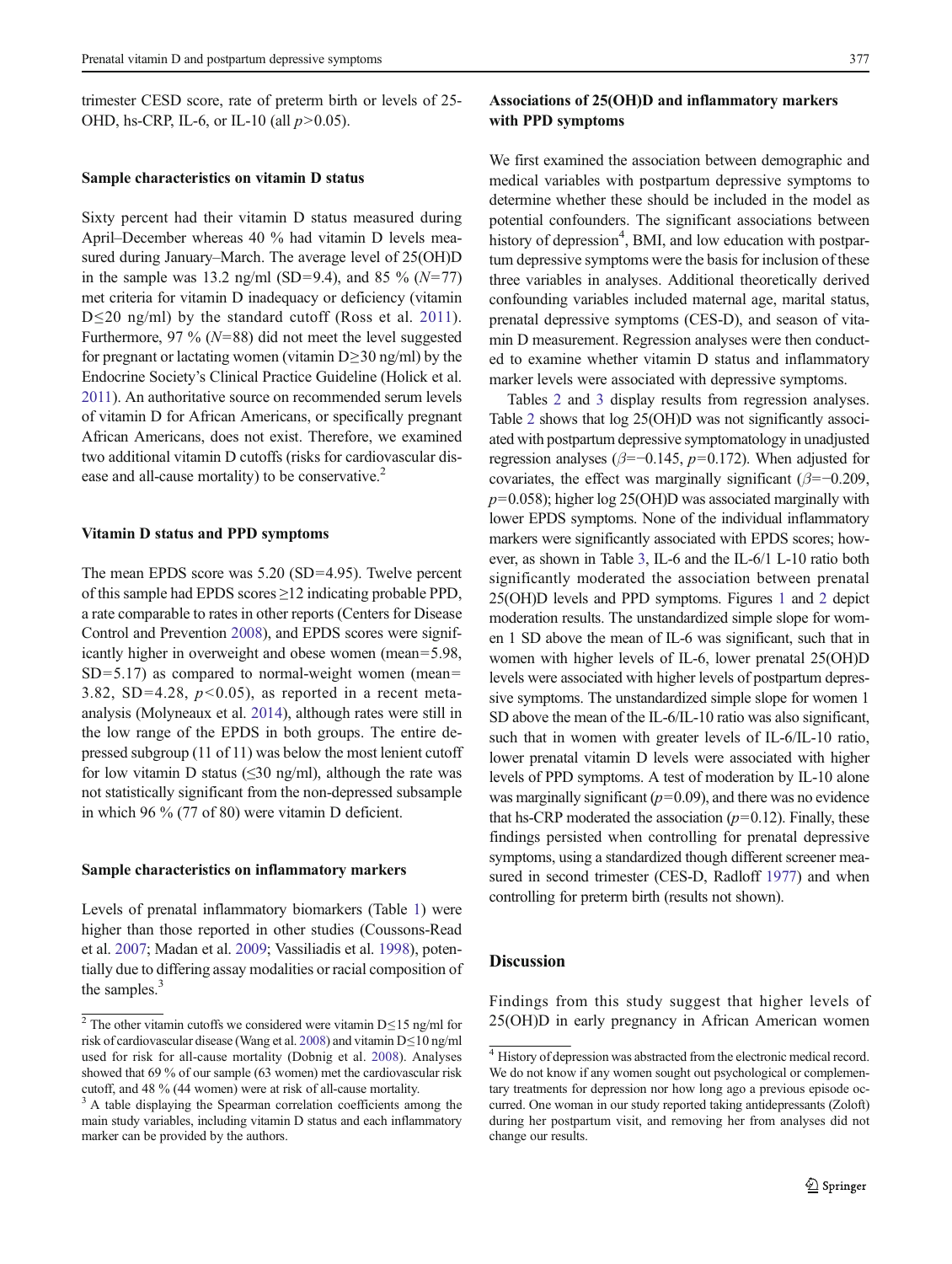<span id="page-5-0"></span>Table 2 Linear regression model testing the main effects of logtransformed vitamin D status and cytokines on EPDS

| Variable                 | Unadjusted |       | Adjusted |       |
|--------------------------|------------|-------|----------|-------|
|                          | Β          | p     | B        | p     |
| Log 25(OH)D              | $-0.145$   | 0.172 | $-0.209$ | 0.058 |
| $Log IL-6$               | 0.084      | 0.430 | 0.142    | 0.180 |
| $Log IL-10$              | $-0.004$   | 0.971 | 0.094    | 0.349 |
| Log IL- $6$ /IL-10 ratio | 0.089      | 0.401 | 0.100    | 0.354 |
| Log hs-CRP               | 0.174      | 0.099 | 0.147    | 0.209 |

Dependent variable: Edinburgh Postnatal Depression Scale (EPDS) score,  $N=91$ . Each independent variable in the "Unadjusted" column was run separately. Each variable in the "Adjusted" column was run separately with the following covariates: maternal age, education (high school diploma), marital status, history of depression, season of vitamin D measurement, and pre-pregnancy BMI. Results pertaining to covariates were obtained but were omitted from this table. Only two covariates were consistently statistically significantly associated with EPDS; "education" was negatively associated, and "history of depression" was positively associated with EPDS in each analysis. Also, "being married" was positively associated with EPDS in the Log Vitamin D analysis

may contribute to lower postpartum depressive symptoms, though the association of vitamin D status and EPDS scores was only marginally significant  $(p=0.058)$ . Moreover, when pregnant African American women were lower in 25(OH)D and higher in pro-inflammatory cytokine levels (specifically IL-6, IL-6/IL-10 ratio) in adjusted models, they reported more

Table 3 Linear regression models testing the interactive effects of logtransformed vitamin D and cytokines on EPDS

| Variable                             | β        | p     |
|--------------------------------------|----------|-------|
| a. Log 25(OH)D                       | $-0.123$ | 0.271 |
| $Log IL-6$                           | 0.062    | 0.559 |
| $Log 25(OH)D X Log IL-6$             | $-0.232$ | 0.025 |
| $b.$ Log $25(OH)D$                   | $-0.208$ | 0.057 |
| $Log IL-10$                          | 0.061    | 0.535 |
| $Log 25(OH)D X Log IL-10$            | $-0.166$ | 0.093 |
| c. Log $25(OH)D$                     | 0.257    | 0.233 |
| Log IL-6/IL-10 Ratio                 | $-0.065$ | 0.580 |
| Log $25(OH)D X Log IL-6/IL-10 ratio$ | $-0.531$ | 0.016 |
| d. Log $25(OH)D$                     | $-0.182$ | 0.097 |
| Log hs-CRP                           | 0.155    | 0.178 |
| $Log 25(OH)D X Log$ hs-CRP           | $-0.152$ | 0.118 |

Statistically significant  $p$  values are shown in italics

Models "a-d" were adjusted for maternal age, education (high school diploma), marital status, history of depression, season of vitamin D measurement, and pre-pregnancy BMI. Results pertaining to covariates were obtained but were omitted from this table. Only two covariates were consistently statistically associated with EPDS in all above models; "education" was negatively associated, and "history of depression" was positively associated with EPDS. In models a, c, and d, "being married" was also positively associated with EPDS



Fig. 1 Interleukin-6 (IL-6) significantly moderates the relationship between log 25(OH)D and EPDS

postpartum depressive symptoms. Although two recent investigations reported an association between prenatal vitamin D status and PPD symptoms similar to ours, neither study assessed prenatal depression; thus, depression symptoms may have predated the measurement of 25(OH)D (Gur et al. [2014](#page-9-0); Robinson et al. [2014](#page-9-0)). In contrast, our study found evidence for a possible inverse association between 25(OH)D and PPD symptoms controlling for prenatal depressive symptoms and also for history of depression.

Previous research has shown that vitamin D appears to downregulate the Th1 or cellular immunity pathway and stimulate the Th2 or humoral immunity pathway (McCann and Ames [2008\)](#page-9-0). Vitamin D also regulates placental development and function and promotes tolerance of the fetus, likely by enhancing anti-bacterial and anti-inflammatory responses in both the maternal and fetal components of the placenta (Arora and Hobel [2010\)](#page-8-0). These regulatory shifts are accomplished in part by decreasing the production of proinflammatory cytokines and by increasing the production of anti-inflammatory cytokines (McCann and Ames [2008](#page-9-0)).



Fig. 2 The ratio of interleukin-6 (IL-6) to interleukin-10 (IL-10) significantly moderates the relationship between log 25(OH)D and EPDS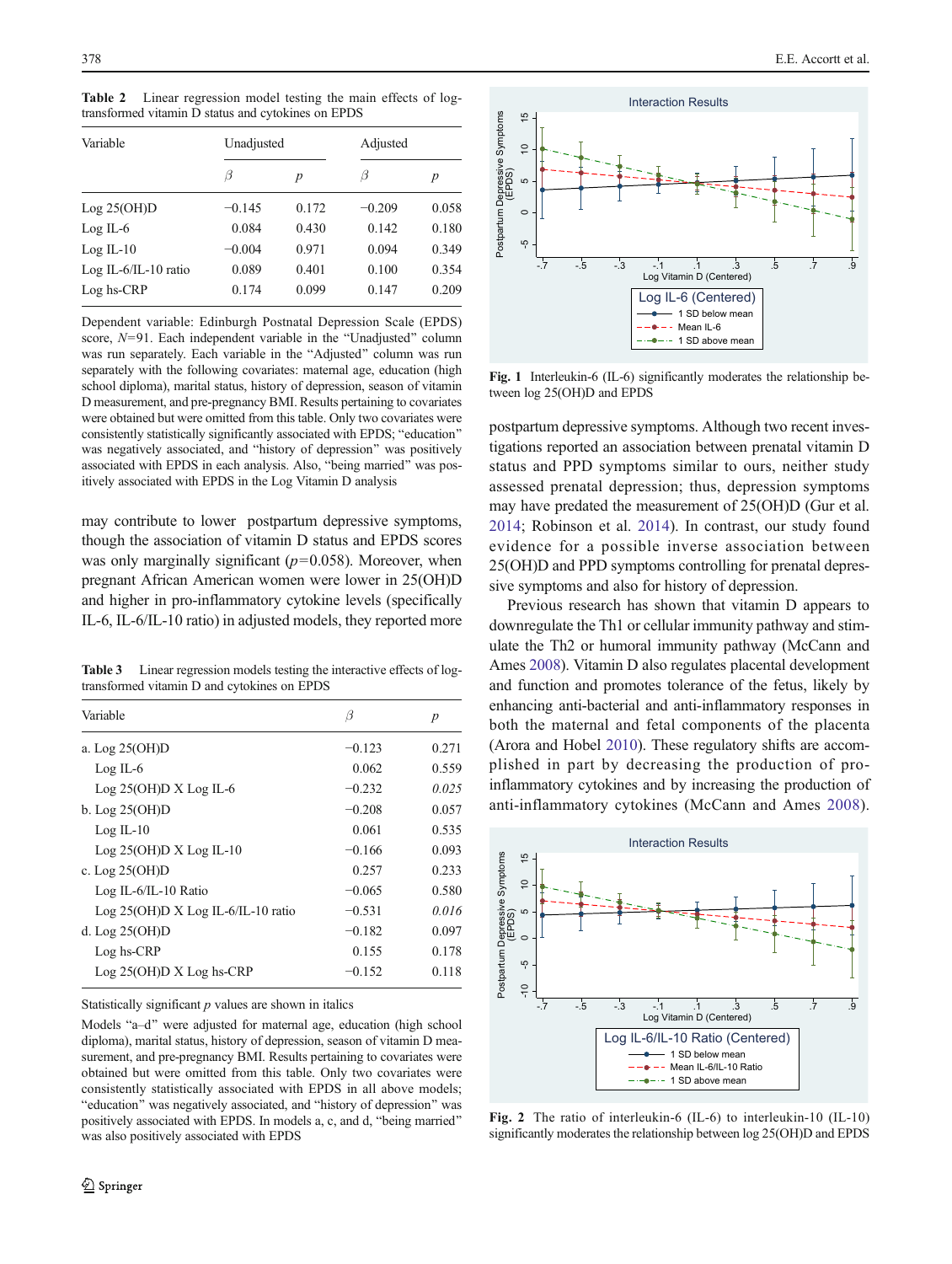Additionally, cytokine signals from the periphery can be transmitted to the brain via the circumventricular organs, unique areas of the brain outside the blood-brain barrier (BBB), or vagal afferents (Buller [2001](#page-8-0); Maier [2003](#page-9-0)), potentially leading to changes in maternal neurotransmission and later depressive symptomatology. Since inflammatory markers were collected in the second trimester and may be mechanisms linking first trimester vitamin D status to PPD symptomatology, we ran an exploratory analysis on possible mediation by each inflammatory marker of the association between 25(OH)D and PPD symptoms. None of these analyses were statistically significant. We recommend testing this in future studies with larger samples. We also did not find strong evidence for direct effects of inflammatory markers on postpartum depressive symptoms although we note that reviews of this literature show mixed results (Osborne and Monk [2013](#page-9-0)). It is possible that higher levels of cytokines and lower levels of 25(OH)D increase risk for later depressive symptoms in pregnant women only when acting synergistically. Whether this is unique to African American women, we do not know. We also did not find evidence of significant moderation by hs-CRP, a marker of low-grade inflammation. Consistent with our results, a recent study in a non-pregnant sample found an association between depression and CRP in Caucasian but not African American women (Amyre et al. [2011\)](#page-8-0).

Levels of prenatal inflammatory markers were higher here than those reported in other studies (Coussons-Read et al. [2007;](#page-8-0) Madan et al. [2009;](#page-9-0) Vassiliadis et al. [1998\)](#page-10-0), perhaps because the sample was all African American women. Differences in assay modality (differing LOD) may also have led to some differences between our study and others. Our findings, however, were similar to those of Christian et al. ([2009\)](#page-8-0) whose sample was 57 % African American (Christian et al. [2009\)](#page-8-0). Two recent studies focused on levels of cytokines across pregnancy in racially diverse samples, and one attributed differences in levels of cytokines to high BMI, not race (Blackmore et al. [2014](#page-8-0); Christian and Porter [2014\)](#page-8-0). Notably, our findings remained significant even after controlling for BMI.

We suspect that null results in past studies of vitamin D status and depression in non-pregnant (e.g., Bertone-Johnson [2009\)](#page-8-0) and pregnant (Nielsen et al. [2013\)](#page-9-0) samples may be due to low levels of inflammatory markers. Our preliminary findings suggest that the effects of low 25(OH)D on PPD symptoms may be potentiated only in the presence of inflammation. Whether inflammation moderates the relationship between low 25(OH)D and depression in non-pregnant samples is therefore worth testing.

# Strengths, limitations, and future directions

Compared to prior research, this prospective study utilized a relatively large sample which permitted us to test interactions of study variables. In addition, women in our sample were studied both in pregnancy and postpartum, and having medical and psychosocial data enabled us to control for many relevant confounders. The sample was also solely African Americans who are at higher risk of inflammation and low vitamin D status. Finally, vitamin D measures that were obtained as part of HFHS clinical care were assayed with a competitive chemiluminescence immunoassay platform, consistent with other large clinical laboratories. Importantly, HFHS participates in the Vitamin D External Quality Assessment Scheme, as recommended by experts in the field (e.g., Hollis [2008](#page-9-0)).

Limitations of this secondary data analysis include some missing data on depressive symptoms 6 weeks postpartum because a portion of women either did not return for their routine postpartum visits or their clinician did not record the EPDS result. Future research would benefit from assessing depressive symptoms repeatedly rather than only once in the first 6 weeks at their obstetrics postpartum follow-up visit, e.g., at 12 weeks. Additionally, the percentage of women with elevated postpartum depression scores in our sample is consistent with other reports of low income African American women (Dolbier et al. [2013](#page-8-0)). Further, participants dropped from analyses due to lack of EPDS scores were of similar age and 25(OH)D levels and had comparable prenatal CES-D scores to those included. Thus, underestimates of depressive symptoms due to attrition seem less probable.

Finally, 74 % of women in this sample reported use of a vitamin D supplement (50,000 IU/week of vitamin  $D_2$ ) which might have raised mean levels in the sample and also may have favorably affected levels of inflammatory markers. However, serum levels of 25(OH)D were measured between 9 and 13 weeks gestation with supplementation prescribed thereafter in only a portion of women.<sup>5</sup> Inflammatory markers were measured later between 13–28 weeks of gestation, and they are normally lower at this point during pregnancy and higher in early and late pregnancy. However, if a short-term benefit of vitamin D supplementation occurred, it would most likely have attenuated the association we detected with inflammatory markers and PPD symptoms. In a small subset of women in the sample ( $n=38$  of 203), we measured the same inflammatory cytokines again in the 3rd trimester. There were high paired sample correlations among the cytokines from the 2nd to 3rd trimester: IL-6 ( $r=0.57$ ;  $p<0.001$ ), IL-10 ( $r=0.53$ ;  $p=0.001$ ). This suggests that our results were not necessarily influenced by large trimester-specific changes in these cytokines.

<sup>5</sup> IU refers to international units, which equal 25 ng. Vitamin D supplements were prescribed to 87 % of the women with 74 % reporting use of the supplement at a prenatal care visit. Most vitamin D supplements prescribed were 50,000 IU, taken once weekly.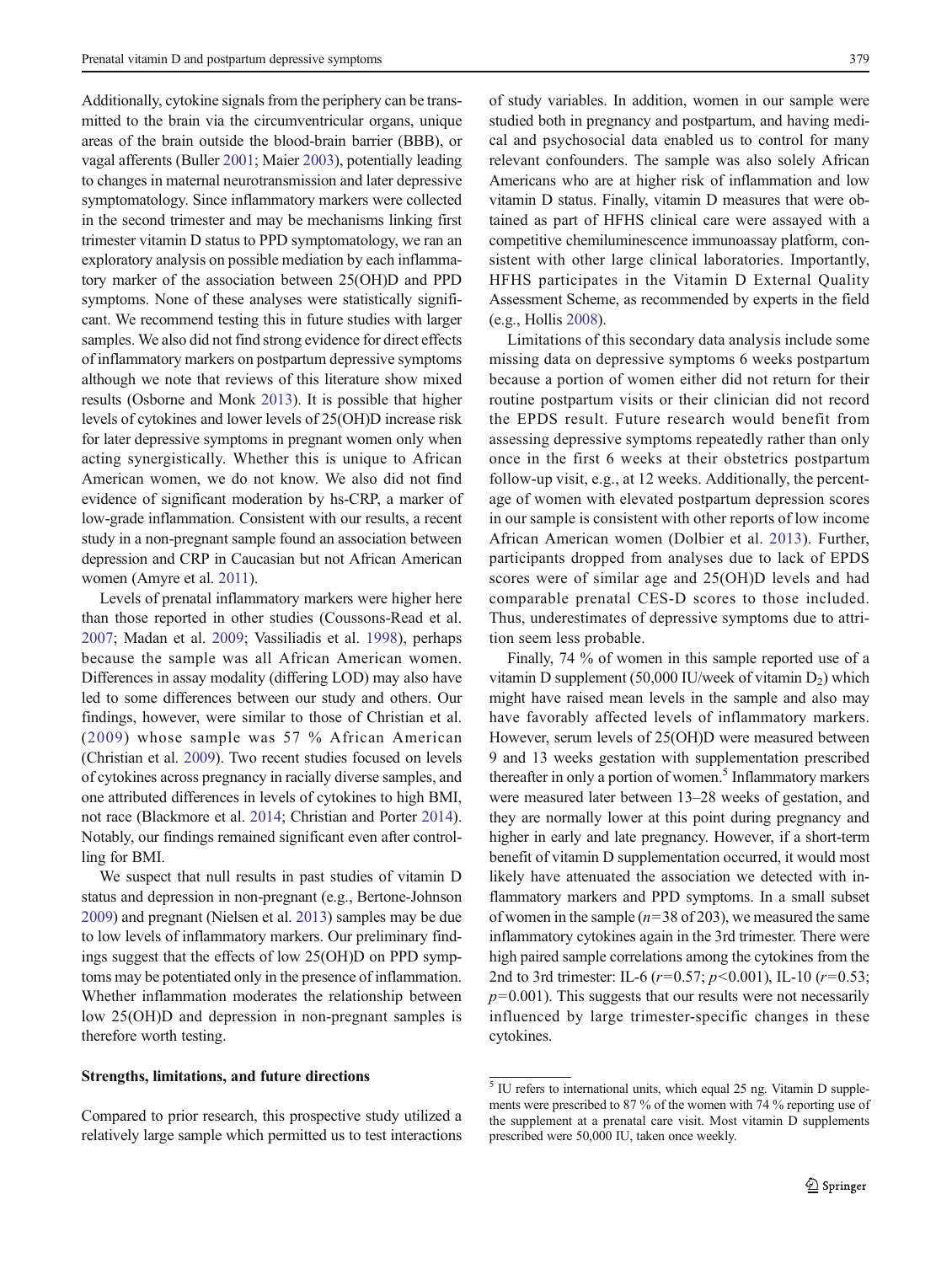<span id="page-7-0"></span>In addition to obtaining concurrent measures of 25(OH)D, inflammatory markers, and depressive symptoms throughout pregnancy and postpartum, it would be ideal to track adherence of vitamin D use and determine whether levels of 25(OH)D influence the trajectory of depression during pregnancy and from pregnancy to postpartum. Future research would also benefit from collecting dietary intake data and sun exposure information from participants. We studied four inflammatory markers/marker combinations, thus our findings may be subject to multiple testing issues. Because exploratory studies such as this rarely correct for multiple comparisons and Bonferroni correction is considered conservative (Gelman et al. [2012\)](#page-8-0), it is not necessarily appropriate to hold the findings to that standard; nonetheless, our significant moderation results were very close to significance when tested by Bonferroni criteria.<sup>6</sup> While these results are preliminary and do not establish causation, they are novel and particularly important given the prevalence of low 25(OH)D in this population of African American women. We hope that they may spark interest in further research on this topic including randomized controlled studies. Furthermore, this study does not involve confirmed cases of PPD and future research can include diagnostic interviews.

An important clinical implication is to determine if increased prenatal vitamin D supplementation can reduce PPD symptoms using a randomized controlled trial. Supplementation is particularly relevant for overweight and obese pregnant women, as they are more likely to have insufficient 25(OH)D levels (Bodnar et al. [2007](#page-8-0)) and higher rates of PPD (Molyneaux et al. [2014](#page-9-0)). Arguably, supplementation might also be recommended only for those women with high levels of inflammatory cytokines in pregnancy and those with clinically significant depression. Indeed, two recent systematic reviews of vitamin D supplementation on depressive symptoms in the non-pregnant state suggested no overall effect on depressive symptoms. In one review, the evidence suggested that supplementation might be effective in reducing depressive symptoms in individuals with clinically significant preexisting depression (Shaffer et al. [2014\)](#page-9-0). The other, a metaanalysis, separated randomized control trials into those with and without methodological flaws and concluded that studies without flaws demonstrated a statistically significant improvement in depression with vitamin D supplements (Spedding [2014\)](#page-9-0). Vitamin D supplementation is a cost-effective and safe intervention during pregnancy (Hollis et al. [2011](#page-9-0)) that may reduce prenatal and postpartum symptoms of depression and benefit the mother's health and that of the developing fetus (Kalra et al. [2012](#page-9-0); Morales et al. [2012\)](#page-9-0). A recent randomized, double-blind, placebo-controlled clinical trial of vitamin D supplementation in 48 pregnant women resulted in significant decreases in serum hs-CRP, fasting plasma glucose, systolic

blood pressure, and diastolic blood pressure compared with placebo (Asemi et al. [2013\)](#page-8-0). However, depressive symptoms were not measured in this study. Randomized controlled trials of prenatal vitamin D supplementation to reduce postpartum depression, especially in overweight women with high levels of prenatal inflammation, may be merited.

# **Conclusion**

These findings provide the first evidence that low prenatal 25(OH)D and high prenatal inflammation together might predict future postpartum depressive symptomatology in African American women. We know of no other studies that investigated inflammatory moderation of the relationship between 25(OH)D levels and later depressive symptomatology in non-pregnant women or men. These results may therefore elucidate inflammatory moderators linking vitamin D status to depressive symptoms, not only in pregnant African American women, but potentially in other subgroups of the population. Future research on the synergistic relationship of 25(OH)D and inflammation on depression is worthwhile. Understanding how vitamin D alters the immune system may shed new light on the emerging links between inflammation and depression.

Acknowledgments R.M.P. and A.C.B. conducted the study. E.E.A. developed the research questions for secondary analyses, analyzed the data, and wrote the article. C.D.S, A.C.B., and R.M.P. assisted in writing. All authors contributed to the study design, interpretation of data, and approved the final manuscript. The authors have no financial gain related to the outcome of this research, and there are no potential conflicts of interest. This project was supported by funding from the Institute for Population Sciences, Health Assessment, Administration, Services, and Economics (INPHAASE) to A.C.B. and R.M.P. and National Institutes of Mental Health (T32MHI5750) postdoctoral fellowship to E.E.A. We thank the participants in this study for contributing to this research and increasing our knowledge about the experiences of African American pregnant women. We acknowledge the support of the research team members, Dayna Johnson, Project Manager, Henry Ford Hospital Department of Public Health Sciences and Christine Wells, Ph.D., Statistician, UCLA Statistical Consulting Group. We also thank Judith E. Carroll, Ph.D. of the UCLA Semel Institute for Neuroscience and Human Behavior and the Dunkel Schetter lab for consultation in this work.

# References

- Adams JS, Hewison M (2008) Unexpected actions of vitamin D: new perspectives on the regulation of innate and adaptive immunity. Nat Clin Pract Endocrinol Metab 4:80–90. doi:[10.1038/ncpendmet0716](http://dx.doi.org/10.1038/ncpendmet0716)
- Aghajafari N, Halligan GH, Roberts CL, Morris JM, Ashton AW (2011) Systematic review of first-trimester vitamin D normative levels and outcomes of pregnancy. Am J Obstet Gynecol 205:208. doi:[10.](http://dx.doi.org/10.1016/j.ajog.2011.03.058) [1016/j.ajog.2011.03.058](http://dx.doi.org/10.1016/j.ajog.2011.03.058), e1-7
- Aghajafari F, Nagulesapillai T, Ronksley PE, Tough SC, O'Beirne M, Rabi DM (2013) Association between maternal serum 25- <sup>6</sup> Bonferroni critical p of 0.0125 (IL-6 p=0.025; IL-6/IL-10 p=0.016). hydroxyvitamin D level and pregnancy and neonatal outcomes: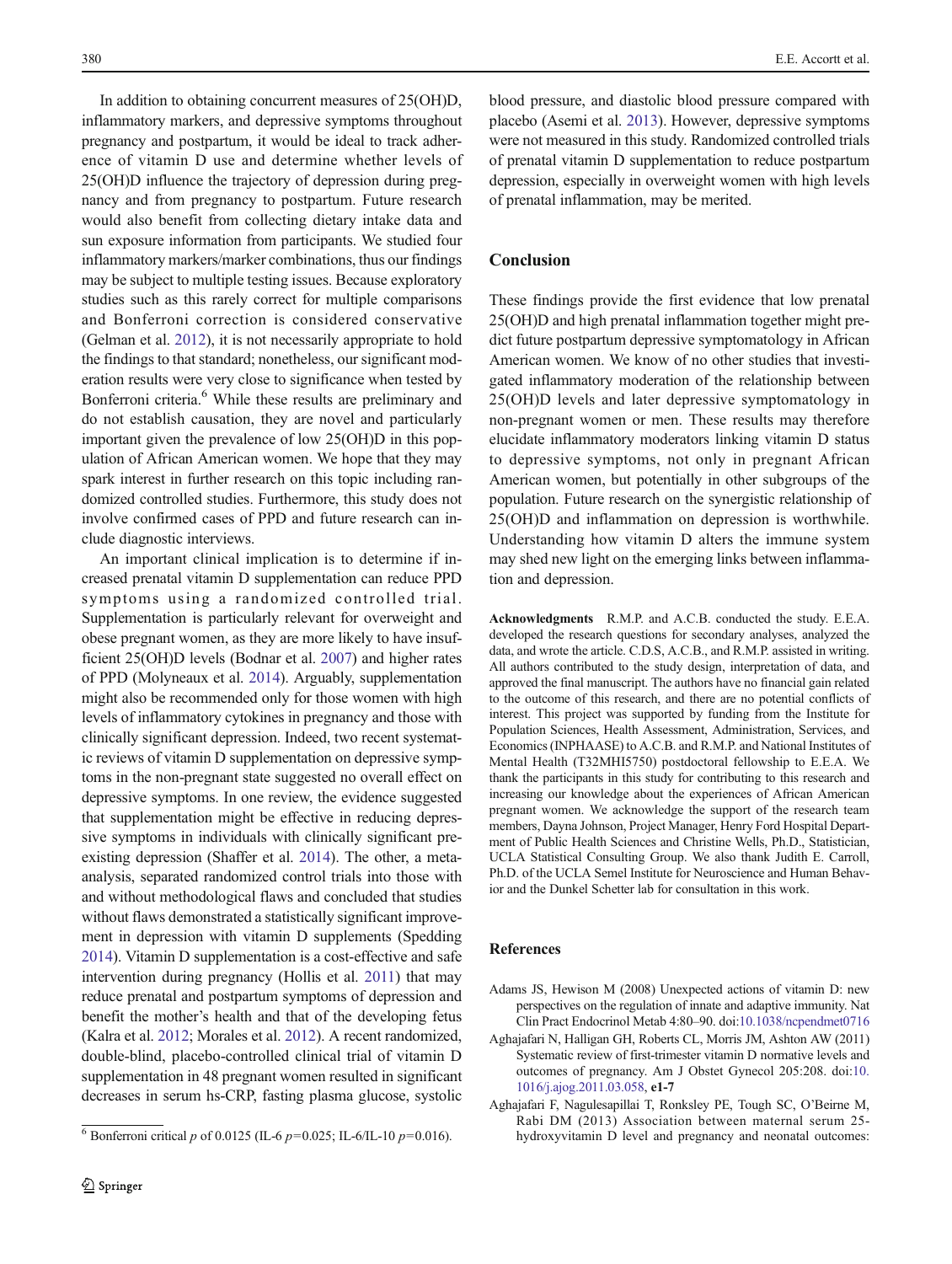<span id="page-8-0"></span>systematic review and meta-analysis of observational studies. BMJ (Clin ResEd) 346:f1169. doi:[10.1136/bmj.f1169](http://dx.doi.org/10.1136/bmj.f1169)

- Alper CM, Li-Korotky HS, Lo CY, Doyle AP, Winther B, Doyle WJ (2010) Nasal secretion concentrations of IL-5, IL-6, and IL-10 in children with and without upper respiratory tract viruses. Arch Otolaryngol Head Neck Surg 136:281–286
- Amyre MA, Zhao L, Ahmed Y, Stoyanova N, De SC, Hooper W et al (2011) Association between depression and inflammation—differences by race and sex: the META-Health study. Psychosom Med 73: 462–468
- Anglin RES, Samaan Z, Walter SD, McDonald SD (2013) Vitamin D deficiency and depression in adults: systematic review and metaanalysis. Br J Psychiatry 202(2):100–107. doi:[10.1192/bjp.bp.111.](http://dx.doi.org/10.1192/bjp.bp.111.106666) [106666](http://dx.doi.org/10.1192/bjp.bp.111.106666)
- Arora CP, Hobel CJ (2010) Vitamin D—a novel role in pregnancy. Bioploym Cell 26:97–104
- Asemi Z, Samimi M, Tabassi Z, Shakeri H, Esmaillzadeh A (2013) Vitamin D supplementation affects serum high-sensitivity C-reactive protein, insulin resistance, and biomarkers of oxidative stress in pregnant women. J Nutr 143:1432–1438. doi:[10.3945/jn.113.](http://dx.doi.org/10.3945/jn.113.177550.stress) [177550.stress](http://dx.doi.org/10.3945/jn.113.177550.stress)
- Beck CT (2001) Predictors of postpartum depression. Nurs Res 50(5): 275–285. doi[:10.1097/00006199-200109000-00004](http://dx.doi.org/10.1097/00006199-200109000-00004)
- Bennett HA, Einarson A, Taddio A, Koren G, Einarson TR (2004) Prevalence of depression during pregnancy: systematic review. Obstet Gynecol 103(4):698–709. doi:[10.1097/01.AOG.](http://dx.doi.org/10.1097/01.AOG.0000116689.75396.5f) [0000116689.75396.5f](http://dx.doi.org/10.1097/01.AOG.0000116689.75396.5f)
- Bertone-Johnson ER (2009) Vitamin D and the occurrence of depression: causal association or circumstantial evidence? Nutr Rev 67(8):481– 492. doi[:10.1111/j.1753-4887.2009.00220.x](http://dx.doi.org/10.1111/j.1753-4887.2009.00220.x)
- Blackmore ER, Groth SW, Chen DGD, Gilchrist MA, O'Connor TG, Moynihan JA (2014) Depressive symptoms and proinflammatory cytokines across the perinatal period in African American women. J Psychosom Obstet Gynaecol 35(1):8–15. doi[:10.3109/0167482X.](http://dx.doi.org/10.3109/0167482X.2013.868879) [2013.868879](http://dx.doi.org/10.3109/0167482X.2013.868879)
- Bobbitt KR, Peters RM, Li J, Rao SD, Woodcroft KJ, Cassidy-Bushrow AE (2014) Early pregnancy vitamin D and patterns of antenatal inflammation in African–American women. J Reprod Immunol:1– 7. doi[:10.1016/j.jri.2014.09.054](http://dx.doi.org/10.1016/j.jri.2014.09.054)
- Bodnar LM, Simhan HN (2010) Vitamin D may be a link to black-white disparities in adverse birth outcomes. Obstet Gynecol Surv 65:273– 284. doi[:10.1097/OGX.0b013e3181dbc55b](http://dx.doi.org/10.1097/OGX.0b013e3181dbc55b)
- Bodnar LM, Catov JM, Roberts JM, Simhan HN (2007) Prepregnancy obesity predicts poor vitamin D status in mothers and their neonates. J Nutr 137(11):2437–2442
- Boufidou F, Lambrinoudaki I, Argeitis J, Zervas IM, Pliatsika P, Leonardou AA, Nikolaou C (2009) CSF and plasma cytokines at delivery and postpartum mood disturbances. J Affect Disord 115: 287–292. doi[:10.1016/j.jad.2008.07.008](http://dx.doi.org/10.1016/j.jad.2008.07.008)
- Brandenbarg J, Vrijkotte TGM, Goedhart G, van Eijsden M (2012) Maternal early-pregnancy vitamin D status is associated with maternal depressive symptoms in the Amsterdam born children and their development cohort. Psychosom Med 74(7):751–757. doi[:10.1097/](http://dx.doi.org/10.1097/PSY.0b013e3182639fdb) [PSY.0b013e3182639fdb](http://dx.doi.org/10.1097/PSY.0b013e3182639fdb)
- Breen EC, Reynolds SM, Cox C, Jacobson LP, Magpantay L, Mulder CB, Norris PJ (2011) Multisite comparison of high-sensitivity multiplex cytokine assays. Clin Vaccine Immunol 18(8):1229–1242
- Buller K (2001) Role of circumventricular organs in pro-inflammatory cytokine-induced activation of the hypothalamic-pituitary-adrenal axis. Clin Exp Pharmacol Physiol 28:581–589
- Cassidy-Bushrow AE, Peters RM, Johnson DA, Li J, Rao DS (2012a) Vitamin D nutritional status and antenatal depressive symptoms in African American women. J Women's Health 21(11):1189–1195. doi:[10.1089/jwh.2012.3528](http://dx.doi.org/10.1089/jwh.2012.3528)
- Cassidy-Bushrow AE, Peters RM, Johnson DA, Templin TN (2012b) Association of depressive symptoms with inflammatory biomarkers

among pregnant African-American women. J Reprod Immunol 94(2):202–209. doi:[10.1016/j.jri.2012.01.007](http://dx.doi.org/10.1016/j.jri.2012.01.007)

- Centers for Disease Control and Prevention (2008) Morbidity and mortality weekly report (MMWR). Retrieved from [http://www.cdc.gov/](http://www.cdc.gov/mmwR/preview/mmwrhtml/mm5714a1.htm) [mmwR/preview/mmwrhtml/mm5714a1.htm](http://www.cdc.gov/mmwR/preview/mmwrhtml/mm5714a1.htm)
- Christian LM (2012) Psychoneuroimmunology in pregnancy: immune pathways linking stress with maternal health, adverse birth outcomes, and fetal development. Neurosci Biobehav Rev 36(1):350– 61. doi[:10.1016/j.neubiorev.2011.07.005](http://dx.doi.org/10.1016/j.neubiorev.2011.07.005)
- Christian LM, Porter K (2014) Longitudinal changes in serum proinflammatory markers across pregnancy and postpartum: effects of maternal body mass index. Cytokine 70(2):134–140. doi:[10.1016/j.cyto.](http://dx.doi.org/10.1016/j.cyto.2014.06.018) [2014.06.018](http://dx.doi.org/10.1016/j.cyto.2014.06.018)
- Christian LM, Franco A, Glaser R, Iams JD (2009) Depressive symptoms are associated with elevated serum proinflammatory cytokines among pregnant women. Brain Behav Immun 23(6):750–4. doi: [10.1016/j.bbi.2009.02.012](http://dx.doi.org/10.1016/j.bbi.2009.02.012)
- Christian LM, Glaser R, Porter K, Iams JD (2013) Stress-induced inflammatory responses in women: effects of race and pregnancy. Psychosom Med 75(7):658-69. doi:10.1097/PSY. [0b013e31829bbc89](http://dx.doi.org/10.1097/PSY.0b013e31829bbc89)
- Corwin EJ, Pajer K (2008) The psychoneuroimmunology of postpartum depression. J Women's Health 17(9):1529–34. doi:[10.1089/jwh.](http://dx.doi.org/10.1089/jwh.2007.0725) [2007.0725](http://dx.doi.org/10.1089/jwh.2007.0725)
- Coussons-Read ME (2012) The psychoneuroimmunology of stress in pregnancy. Curr Dir Psychol Sci 21(5):323–328. doi:[10.1177/](http://dx.doi.org/10.1177/0963721412453720) [0963721412453720](http://dx.doi.org/10.1177/0963721412453720)
- Coussons-Read ME, Okun ML, Nettles CD (2007) Psychosocial stress increases inflammatory markers and alters cytokine production across pregnancy. Brain Behav Immun 21(3):343–50. doi[:10.1016/](http://dx.doi.org/10.1016/j.bbi.2006.08.006) [j.bbi.2006.08.006](http://dx.doi.org/10.1016/j.bbi.2006.08.006)
- Cox JL, Holden JM, Sagovsky R (1987) Detection of postnatal depression. Development of the 10-item Edinburgh Postnatal Depression Scale. Br J Psychiatry 150(6):782–786. doi[:10.1192/bjp.150.6.782](http://dx.doi.org/10.1192/bjp.150.6.782)
- Dantzer R, O'Connor JC, Freund GG, Johnson RW, Kelley KW (2008) From inflammation to sickness and depression: when the immune system subjugates the brain. Nat Rev Neurosci 9(1):46–56. doi[:10.](http://dx.doi.org/10.1038/nrn2297) [1038/nrn2297](http://dx.doi.org/10.1038/nrn2297)
- Deverts DJ, Cohen S, DiLillo VG, Lewis CE, Kiefe C, Whooley M, Matthews KA (2010) Depressive symptoms, race, and circulating C-reactive protein: the Coronary Artery Risk Development in Young Adults (CARDIA) study. Psychosom Med 72(8):734–41. doi:[10.1097/PSY.0b013e3181ec4b98](http://dx.doi.org/10.1097/PSY.0b013e3181ec4b98)
- Dhabhar FS, Burke HM, Epel ES, Mellon SH, Rosser R, Reus VI, Wolkowitz OM (2009) Low serum IL-10 concentrations and loss of regulatory association between IL-6 and IL-10 in adults with major depression. J Psychiatr Res 43(11):962–9. doi:[10.1016/j.](http://dx.doi.org/10.1016/j.jpsychires.2009.05.010) [jpsychires.2009.05.010](http://dx.doi.org/10.1016/j.jpsychires.2009.05.010)
- Dobnig H, Pilz S, Scharnagl H, Renner W, Seelhorst U, Wellnitz B, Maerz W (2008) Independent association of low serum 25 hydroxyvitamin d and 1,25-dihydroxyvitamin d levels with allcause and cardiovascular mortality. Arch Intern Med 168:1340– 1349. doi:[10.1001/archinte.168.12.1340](http://dx.doi.org/10.1001/archinte.168.12.1340)
- Dolbier C, Rush T, Sahadeo L, Shaffer M, Thorp J (2013) Relationships of race and socioeconomic status to postpartum depressive symptoms in rural African American and Non-Hispanic White women. Matern Child Health J 17:1277–1287. doi:[10.1007/s10995-012-](http://dx.doi.org/10.1007/s10995-012-1123-7) [1123-7](http://dx.doi.org/10.1007/s10995-012-1123-7)
- Ersfeld DL, Rao DS, Body JJ et al (2004) Analytical and clinical validation of the 25 OH vitamin D assay for the LIAISON automated analyzer. Clin Biochem 37:867–874
- Gelman A, Hill J, Yajima M (2012) Why we (usually) don't have to worry about multiple comparisons. J Res Educ Eff 5(2):189–211
- Grace SL, Evindar A, Stewart DE (2003) The effect of postpartum depression on child cognitive development and behavior: a review and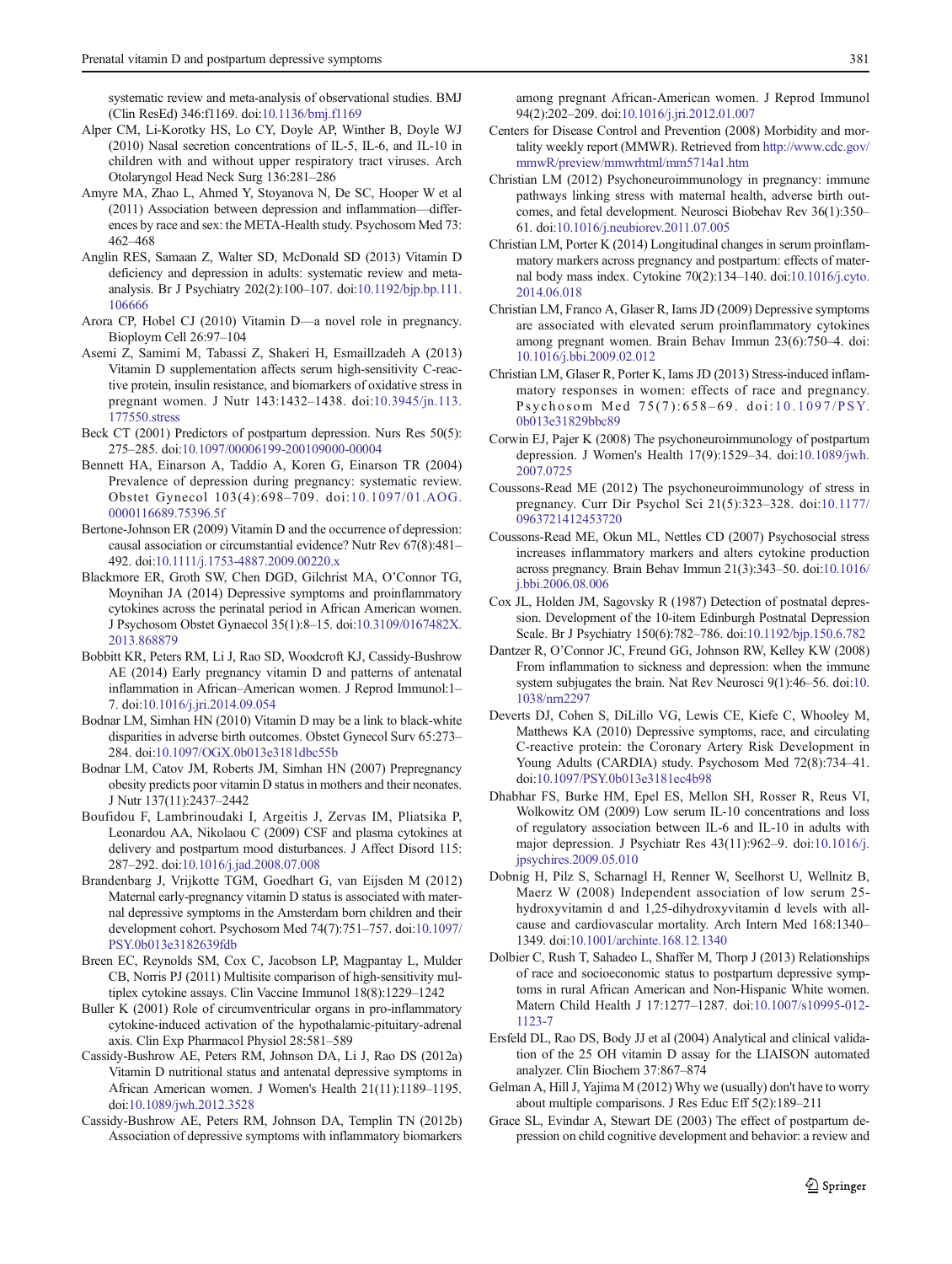<span id="page-9-0"></span>critical analysis of the literature. Arch Womens Ment Health 6(4): 263–274. doi[:10.1007/s00737-003-0024-6](http://dx.doi.org/10.1007/s00737-003-0024-6)

- Gur EB, Gokduman A, Turan GA, Tatar S, Hepyilmaz I, Zengin EB, Eskicioglu F, Guclu S (2014) Mid-pregnancy vitamin D levels and postpartum depression. Eur J Obstet Gynecol Reprod Biol 179:110– 116
- Holick MF, Binkley NC, Bischoff-Ferrari HA, Gordon CM, Hanley DA, Heaney RP, Weaver CM (2011) Evaluation, treatment, and prevention of vitamin D deficiency: an Endocrine Society clinical practice guideline. J Clin Endocrinol Metab 96:1911–1930. doi[:10.1210/jc.](http://dx.doi.org/10.1210/jc.2011-0385) [2011-0385](http://dx.doi.org/10.1210/jc.2011-0385)
- Hollis BW (2008) Measuring 25-hydroxyvitamin D in a clinical environment: challenges and needs. Am J Clin Nutr 88:507S– 510S
- Hollis BW, Johnson D, Hulsey TC, Ebeling M, Wagner CL (2011) Vitamin D supplementation during pregnancy: double-blind, randomized clinical trial of safety and effectiveness. J Bone Miner Res 26:2341–57. doi[:10.1002/jbmr.463](http://dx.doi.org/10.1002/jbmr.463)
- Howell EA, Mora P, Leventhal H (2006) Correlates of early postpartum depressive symptoms. Matern Child Health J 10:149–157. doi:[10.](http://dx.doi.org/10.1007/s10995-005-0048-9) [1007/s10995-005-0048-9](http://dx.doi.org/10.1007/s10995-005-0048-9)
- Howren MB, Lamkin DM, Suls J (2009) Associations of depression with C-reactive protein, IL-1, and IL-6: a meta-analysis. Psychosom Med 71(2):171–186. doi:[10.1097/PSY.0b013e3181907c1b](http://dx.doi.org/10.1097/PSY.0b013e3181907c1b)
- Institute of Medicine (2011) Dietary reference intakes for calcium and vitamin D. National Academy Press, Washington, DC
- Kalra P, Das V, Agarwal A, Kumar M, Ramesh V, Bhatia E, Bhatia V (2012) Effect of vitamin D supplementation during pregnancy on neonatal mineral homeostasis and anthropometry of the newborn and infant. Br J Nutr 108(06):1052–1058. doi:[10.1017/](http://dx.doi.org/10.1017/S0007114511006246) [S0007114511006246](http://dx.doi.org/10.1017/S0007114511006246)
- Liu PT, Stenger S, Li H, Wenzel L, Tan BH, Krutzik SR, Modlin RL (2006) Toll-like receptor triggering of a vitamin D-mediated human antimicrobial response. Science 311(5768):1770–1773. doi[:10.](http://dx.doi.org/10.1126/science.1123933) [1126/science.1123933](http://dx.doi.org/10.1126/science.1123933)
- Madan JC, Davis JM, Craig WY, Collins M, Allan W, Quinn R, Dammann O (2009) Maternal obesity and markers of inflammation in pregnancy. Cytokine 47(1):61–4. doi[:10.1016/j.cyto.2009.05.004](http://dx.doi.org/10.1016/j.cyto.2009.05.004)
- Maes M, Lin A, Ombelet W, Stevens K, Kenis G, De Jongh R, Bosmans E (2000) Immune activation in the early puerperium is related to postpartum anxiety and depressive symptoms. Psychoneuroendocrinology 25(2):121–137. doi[:10.1016/S0306-](http://dx.doi.org/10.1016/S0306-4530(99)00043-8) [4530\(99\)00043-8](http://dx.doi.org/10.1016/S0306-4530(99)00043-8)
- Maier SF (2003) Bi-directional immune-brain communication: implications for understanding stress, pain, and cognition. Brain Behav Immun 17(2):69–85. doi:[10.1016/S0889-1591\(03\)00032-1](http://dx.doi.org/10.1016/S0889-1591(03)00032-1)
- McCann JC, Ames BN (2008) Is there convincing biological or behavioral evidence linking vitamin D deficiency to brain dysfunction? FASEB J 22(4):982–1001. doi:[10.1096/fj.07-9326rev](http://dx.doi.org/10.1096/fj.07-9326rev)
- Miller AH, Maletic V, Raison CL (2009) Inflammation and its discontents: the role of cytokines in the pathophysiology of major depression. Biol Psychiatry 65(9):732–741. doi:[10.1016/j.biopsych.2008.](http://dx.doi.org/10.1016/j.biopsych.2008.11.029) [11.029](http://dx.doi.org/10.1016/j.biopsych.2008.11.029)
- Molyneaux E, Poston L, Ashurst-Williams S, Howard LM (2014) Obesity and mental disorders during pregnancy and postpartum: a systematic review and meta-analysis. Obstet Gynecol 123(4):857– 67. doi[:10.1097/AOG.0000000000000170](http://dx.doi.org/10.1097/AOG.0000000000000170)
- Mor G, Cardenas I, Abrahams V, Guller S (2011) Inflammation and pregnancy: the role of the immune system at the implantation site. Ann N Y Acad Sci 1221:80–87. doi:[10.1111/j.1749-6632.2010.](http://dx.doi.org/10.1111/j.1749-6632.2010.05938.x) [05938.x](http://dx.doi.org/10.1111/j.1749-6632.2010.05938.x)
- Morales E, Guxens M, Llop S, Rodriguez-Bernal CL, Tardon A, Riano I, Sunyer J (2012) Circulating 25-hydroxyvitamin D3 in pregnancy and infant neuropsychological development. Pediatrics 130(4): e913–e920. doi[:10.1542/peds.2011-3289](http://dx.doi.org/10.1542/peds.2011-3289)
- Murphy PK, Mueller M, Hulsey TC, Ebeling MD, Wagner CL (2010) An exploratory study of postpartum depression and vitamin D. J Am Psychiatr Nurses Assoc 16(3):170–177
- Nassar N, Halligan GH, Roberts CL, Morris JM, Ashton AW (2011) Systematic review of first-trimester vitamin D normative levels and outcomes of pregnancy. Am J Obstet Gyneco 205:208.e1–7
- Nielsen NO, Strøm M, Boyd HA, Andersen EW, Wohlfahrt J, Lundqvist M, Melbye M (2013) Vitamin D status during pregnancy and the risk of subsequent postpartum depression: a case-control study. PLoS One 8(11):e80686. doi:[10.1371/journal.pone.0080686](http://dx.doi.org/10.1371/journal.pone.0080686)
- Okun ML, Luther J, Prather AA, Perel JM, Wisniewski S, Wisner KL (2011) Changes in sleep quality, but not hormones predict time to postpartum depression recurrence. J Affect Disord 130:378–384. doi:[10.1016/j.jad.2010.07.015](http://dx.doi.org/10.1016/j.jad.2010.07.015)
- Orr ST, Blazer DG, James SA (2006) Racial disparities in elevated prenatal depressive symptoms among black and white women in eastern North Carolina. Ann Epidemiol 16:463–468. doi:[10.1016/j.](http://dx.doi.org/10.1016/j.annepidem.2005.08.004) [annepidem.2005.08.004](http://dx.doi.org/10.1016/j.annepidem.2005.08.004)
- Osborne LM, Monk C (2013) Perinatal depression—the fourth inflammatory morbidity of pregnancy?: Theory and literature review. Psychoneuroendocrinology 38(10):1929–52. doi:[10.1016/j.](http://dx.doi.org/10.1016/j.psyneuen.2013.03.019) [psyneuen.2013.03.019](http://dx.doi.org/10.1016/j.psyneuen.2013.03.019)
- Paulson JF, Dauber S, Leiferman JA (2006) Individual and combined effects of postpartum depression in mothers and fathers on parenting behavior. Pediatrics 118:659–668. doi[:10.1542/peds.2005-2948](http://dx.doi.org/10.1542/peds.2005-2948)
- Radloff LS (1977) The CES-D scale: a self-report depression scale for research in the general population. Appl Psychol Meas 1(3):385– 401. doi[:10.1177/014662167700100306](http://dx.doi.org/10.1177/014662167700100306)
- Rao DS (1999) Perspective on assessment of vitamin D nutrition. J Clin Densitom 2:457–464
- Robinson M, Whitehouse AJO, Newnham JP, Gorman S, Jacoby P, Holt BJ, Kusel MMH (2014) Low maternal serum vitamin D during pregnancy and the risk for postpartum depression symptoms. Arch Womens Ment Health 17(3):213–9. doi:[10.1007/s00737-014-](http://dx.doi.org/10.1007/s00737-014-0422-y) [0422-y](http://dx.doi.org/10.1007/s00737-014-0422-y)
- Ross A, Manson J, Abrams S, Aloia J, Brannon P, Clinton S, Shapses S (2011) The 2011 report on dietary reference intakes for calcium and vitamin D from the Institute of Medicine: what clinicians need to know. J Clin Endocrinol Metabo 96(1):53–8. doi[:10.1210/jc.2010-](http://dx.doi.org/10.1210/jc.2010-2704) [2704](http://dx.doi.org/10.1210/jc.2010-2704)
- Segre LS, O'Hara MW, Losch ME (2006) Race/ethnicity and perinatal depressed mood. J Reprod Infant Psychol 24(02):99–106. doi[:10.](http://dx.doi.org/10.1080/02646830600643908) [1080/02646830600643908](http://dx.doi.org/10.1080/02646830600643908)
- Shaffer JA, Edmondson D, Wasson LT, Falzon L, Homma K, Ezeokoli N, Davidson KW (2014) Vitamin D supplementation for depressive symptoms: a systematic review and meta-analysis of randomized controlled trials. Psychosom Med 76(3):190–6. doi:[10.1097/PSY.](http://dx.doi.org/10.1097/PSY.0000000000000044) [0000000000000044](http://dx.doi.org/10.1097/PSY.0000000000000044)
- Skalkidou A, Sylvén SM, Papadopoulos FC, Olovsson M, Larsson A, Sundström-Poromaa I (2009) Risk of postpartum depression in association with serum leptin and interleukin-6 levels at delivery: a nested case-control study within the UPPSAT cohort. Psychoneuroendocrinology 34:1329–1337. doi:[10.1016/j.](http://dx.doi.org/10.1016/j.psyneuen.2009.04.003) [psyneuen.2009.04.003](http://dx.doi.org/10.1016/j.psyneuen.2009.04.003)
- Spedding S (2014) Vitamin D and depression: a systematic review and meta-analysis comparing studies with and without biological flaws. Nutrients 6(4):1501–1518. doi:[10.3390/nu6041501](http://dx.doi.org/10.3390/nu6041501)
- Theodoratou E, Tzoulaki I, Zgaga L, Ioannidis JPA (2014) Vitamin D and multiple health outcomes: umbrella review of systematic reviews and meta-analyses of observational studies and randomised trials. BMJ (Clin Res Ed) 348:g2035. doi[:10.1136/bmj.g2035](http://dx.doi.org/10.1136/bmj.g2035)
- Thota C, Farmer T, Garfield RE, Menon R, Al-Hendy A (2012) Vitamin D elicits anti-inflammatory response, inhibits contractile-associated proteins, and modulates toll-like receptors in human myometrial cells. Reprod Sci 20(4):463–75. doi[:10.1177/1933719112459225](http://dx.doi.org/10.1177/1933719112459225)